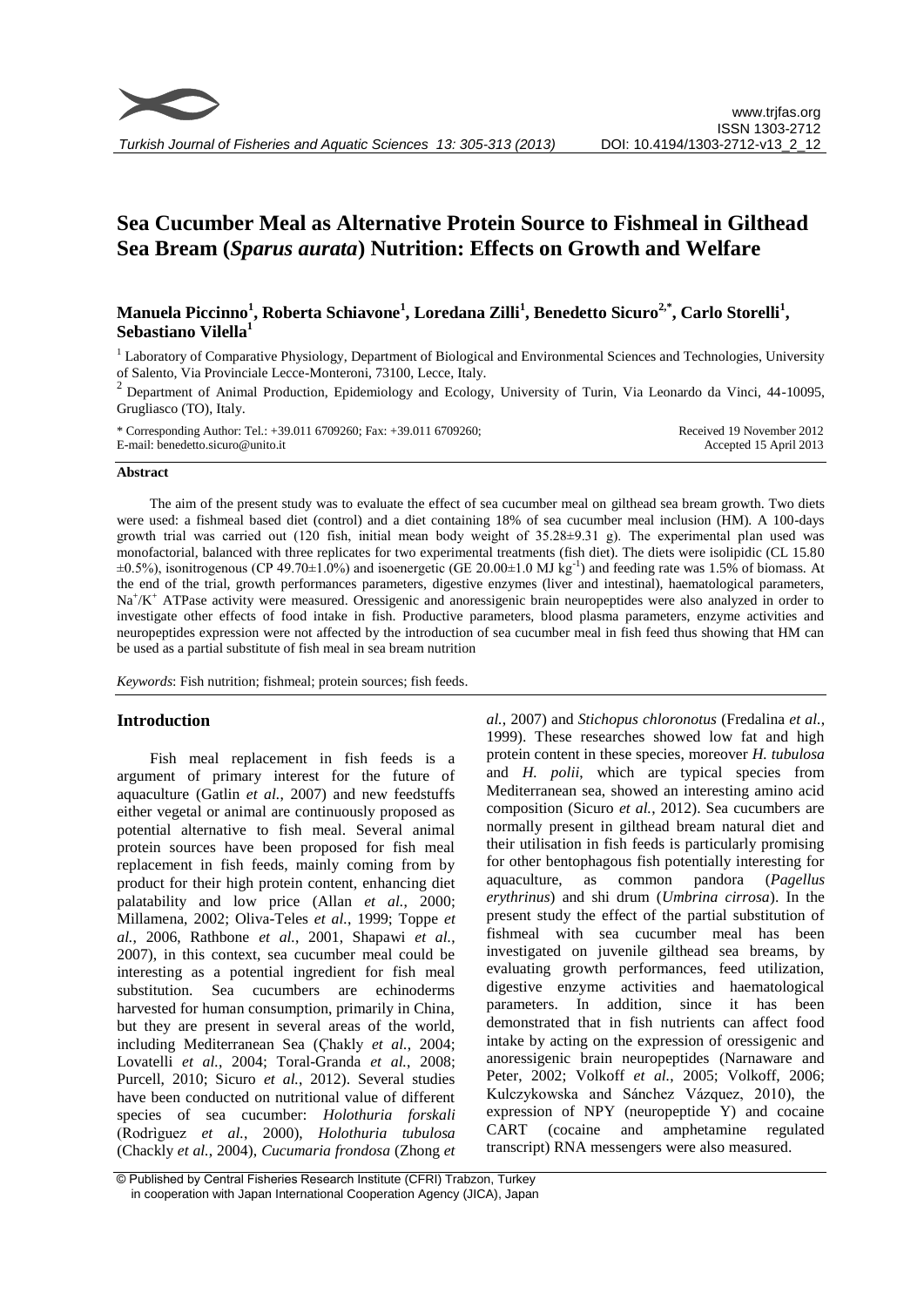#### **Materials and Methods**

# **Sea Cucumber Meal and Diets**

Sea cucumbers were collected along the coast of Adriatic Sea, near Lecce (Apulia, South East Italy). Sea cucumbers were washed with distilled water, gutted, dried in oven (at 60°C until constant weight) and transformed in a sea cucumber meal (HM) (Table 1). The experimental diet containing 18% of HM was tested against a control diet fishmeal based. Diets and sea cucumber meal were analyzed for proximate composition, according to standard methods (AOAC, 1995). A nitrogen analyser (Rapid N III, Elementar A-nalysnsysteme GmbH, Hanau, Germany) was used to determine the total nitrogen content. The crude protein was calculated as the total N x 6.25. The gross energy content was determined using an adiabatic calorimetric bomb (IKA C7000, Staufne, Germany).

## **Growth Trial**

The growth trial was carried out at the Research Centre for Fisheries and Aquaculture of the University of Salento (Frigole, Lecce, Italy). At the beginning of the trial 120 juvenile gilthead sea breams (*Sparus aurata*) with an initial mean body weight of 35.3  $\Box$  9.3 g, were randomly stocked (20 fish for tanks) in six fibreglass tanks (80 L) supplied by an open water circuit: three for control diet (CTRL) and three for sea cucumber meal (HM). The experimentation lasted 100 days, started on March 2009 and finished on June 2009. All fish were singly weighted, every 15 days, in order to check the fish biomass gain and regulate the feeding rate. The initial feeding rate was 1.5% of initial biomass and was successively modified according the water parameters. The fish were fed by hand twice a day, 6 days per week. Water flow was 1,2-1,5 L/min, temperature and dissolved oxygen concentration were daily measured.

# **Fish Sampling**

At the beginning of the trial five fish were used for initial sampling. In order to control biomass gain, all fish were weighted every two weeks; six fish for experimental treatment were sampled at days 7, 21, 36 and 100 for gut and brain sampling. Liver, kidney,

Table 1. Proximate analysis of sea cucumber meal (mean  $\pm$ S.D.,  $n = 3$ )

| Proximate analyses (% dry<br>weight) | Sea cucumber meal |
|--------------------------------------|-------------------|
| Dry matter                           | $19.11 \pm 3.42$  |
| Crude protein                        | $40.79 \pm 1.19$  |
| Crude lipid                          | $0.63 \pm 0.17$   |
| Ash                                  | $47.22 \pm 1.20$  |
| Gross Energy ( $MJ kg^{-1}$ )        | $8.90 \pm 0.29$   |

gill and blood sample were taken at beginning and at the end of the experimentation.

#### **Productive Indexes**

At the end of experimentation, hepato-somatic index (HSI), biomass growth (BG), specific growth rate (SGR), feed conversion rate (FCR) and protein efficiency ratio (PER) were measured, with the following formulas (Palmegiano *et al.*, 2006):

- Survival rate  $(\%)$  = (number of fish at the end / number of fish at the beginning) x 100;
- Hepato Somatic Index  $(\%)$  = (liver/body weight) x 100;
- Biomass gain  $(g)$  = final individual weight initial individual weight;
- Specific Growth Rate  $(\%)$  = (ln final weight ln initial weight) ∙100/feeding days;
- Feed Conversion Rate  $(FCR) =$  total feed supplied /BG;
- Protein Efficiency Ratio  $%$  = ((BG)/ (total utilized food x food protein)) x100.

# **Haematology**

Blood was collected from the caudal vein with heparinised syringes, centrifuged (20 min at 2500 g; 4°C) and the plasma samples stored at -20°C until use. Blood protein concentration was determined by the Lowry protein assay, using bovine serum albumin as standard. Cholesterol and cortisol plasma levels were measured by colorimetric enzymatic method CHOD-PAP (SGMitalia) and cortisol EIA, Enzyme Immunoassay (Cayman Chemical Company), respectively, while plasma osmolarity was determined by osmometer (Vapro 5520 Wescor).

#### **Enzymatic Activities**

Intestine, liver, kidney and gills were sampled in order to determine the enzymatic activities. The organs were rinsed with cold distilled water, homogenized in solution containing 1.1% NaCl and PMSF 0.5 mM, and filtered with a mesh of 100 µm. A glass homogenizer was used for intestines, livers and kidneys, while a polytron PT 10/35 for gills. All procedures were performed at 0-4 °C. The enzymatic activities were measured following the methods of Burlina (1970) for amylase, Bessey *et al*. (1946) for alkaline phosphatase, Storelli et al. (1986) for  $Na^+/K^+$ -ATPase (NKA), Nagel *et al*. (1964) for leucine amino peptidase (LAP) and Albro *et al*. (1985), for lipase. Enzymatic activities were investigated at the days 7, 21, 36 and 100.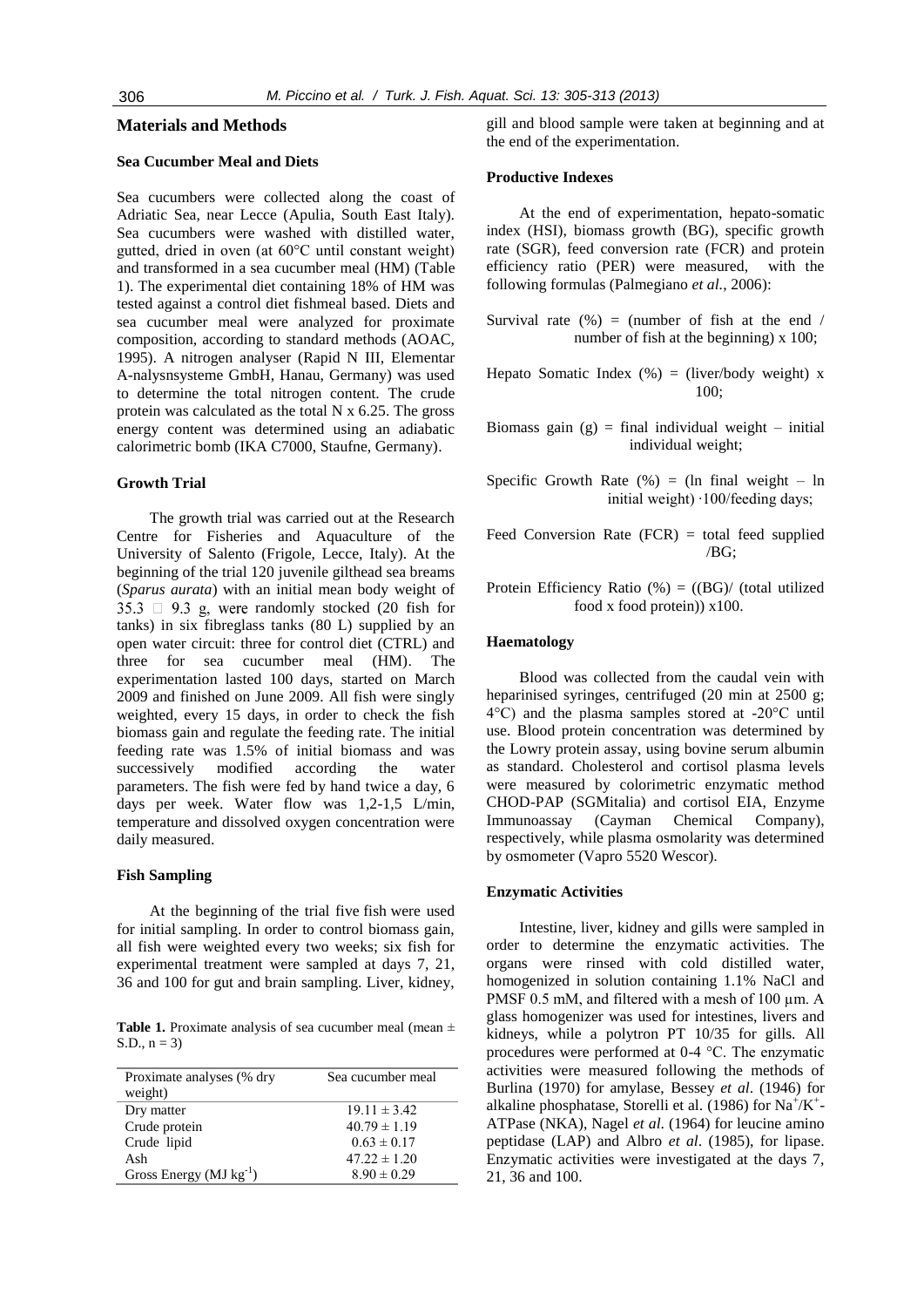#### **NPY and CART mRNA Expression**

Brains were excised and homogenised for extraction of total RNA using Trizol RNA isolation reagent (Life Technologies, Gaithersburg, MD) based on the acid guanidium thiocyanate–phenol– chloroform extraction method (Chomczynski and Sacchi, 1987). Total RNA from tissues was fractionated by electrophoresis in a denaturing agarose gel (1.5%) with formaldehyde. Total RNA (2 μg) isolated from brain was reverse-transcribed to first-strand cDNA. Partial sequences of NPY and CART were amplified by PCR using primers designed from regions with high degree of identity between several fish CART (Blomqvist *et al.*, 1992; Cerda-Reverter *et al.*, 2000; Leonard *et al.*, 2001; Volkoff and Peter, 2001; GenBank accession no. BQ480503):

| NPY-F  | GGATACCCGGTGAAACCGGAGA      |
|--------|-----------------------------|
| NPY-R  | GTGTCCAGAATCTCAGGACTGGA     |
| CART-F | GTCGTCCATGGAGCTGATCT        |
| CART-R | <b>GAACCACGTTCCCATTTCAC</b> |

The PCR parameters were 35 cycles of 94 °C for 1 min, 58 °C for 1 min and 72 °C for 1 min, with an additional initial 15-min denaturation at 95 °C and a 10-min final extension at 72 °C. The PCR products were separated on a 2% agarose gel and stained with ethidium bromide. The gels were then photographed and analyzed by densitometric scanning (AlphalmagerTM, Alpha innotech, USA). The relative NPY and CART mRNA abundance among different sample was determined by semi-quantitative RT-PCR within the exponential phase, using betaactin as an external control, designed from a partial sequence of sea bream β-actin (GenBank accession no X89920). Negative controls were performed for each primer sets where cDNA was omitted from the PCR reactions. The PCR products, obtained for each primer pair, were sequenced to confirm the target gene was being amplified. The relative tissue NPY and CART cDNA were expressed as the ratio NPY or CART/beta-actin cDNA. Gene expression was investigated at the beginning of the experiment and at the days 7, 21 and 36.

### **Experimental Plan and Statistical Analysis**

The experimental design was monofactorial, balanced with randomized blocks, 3 replicates per treatment (3x2) and the experimental factor was the diet with 2 levels of treatment (HM and CTRL). The data were analyzed by one-way analysis of variance (ANOVA) and Kruskall Wallis test (non parametric ANOVA), using SYSTAT and R statistical packages. After ANOVA, the differences among means were determined by the Tukey multiple comparisons of means test, using the significance level of P<0.05. Results are presented as means  $\pm$  S.D.

# **Results**

During the experimentation water temperature ranged between 17 and 26 °C and the salinity between 16 and 35 ppt. Dissolved oxygen ranged between 4.5 and 8 mg/L. Water parameters fluctuations were related with natural characteristic of supplied water. All the measured water parameters were resulted in the physiological range for this fish species. Diets were isoenergetic, isoproteic and isolipidic (Table 2).

#### **Productive Indexes**

There were not statistically significant differences on productive indexes between the experimental treatments, even if a better utilisation of sea cucumber proteins can be noted (Table 3). A noticeable fish mortality was registered at the end of experimentation that was comparable in the experimental groups (73.33±6.7% CTRL group;  $62.22 \pm 10.2$ % HM group) and it was related to the equipments and fish facilities used for the first time for this experimentation.

#### **Enzyme Activities**

Analysis of the digestive enzymes revealed (Figure 1) that HM diet did not affect the intestinal  $\alpha$ amilase (1a) and lipase (1c) activities while had a significant (P<0.05) stimulatory effect on both leucine amino peptidase and alkaline phosphatase activities measured at 100 days. Interestingly, HM diet did not stimulate the activity of the liver alkaline phosphatase. Moreover, our results demonstrated that fish fed HM diet showed no significant different values of  $Na^+/K^+$  ATPase activity in kidneys, liver and gills (Table 4).

#### **Blood Plasma Parameters**

The measured values of osmolarity, cholesterol and protein plasmatic concentrations of fish did not show differences at the end of the experimentation (Table 5). Cortisol concentration was measured during the experimentation resulted statistically different at the end.

#### **NPY and CART Expression**

RT-PCR of mRNA was used to determine the change in NPY and CART mRNA expression between control and HM group. A 332 bp region of NPY and 319 bp region of CART were amplified using primer sets NPY-F/NPY-R or CART-F/CART-R, respectively. For all tissues examined, PCR using βactin gene specific primers was performed as an internal control, and a 230 bp fragment of β-actin was detected in all tissues. As a negative control, a reaction with no template was performed using each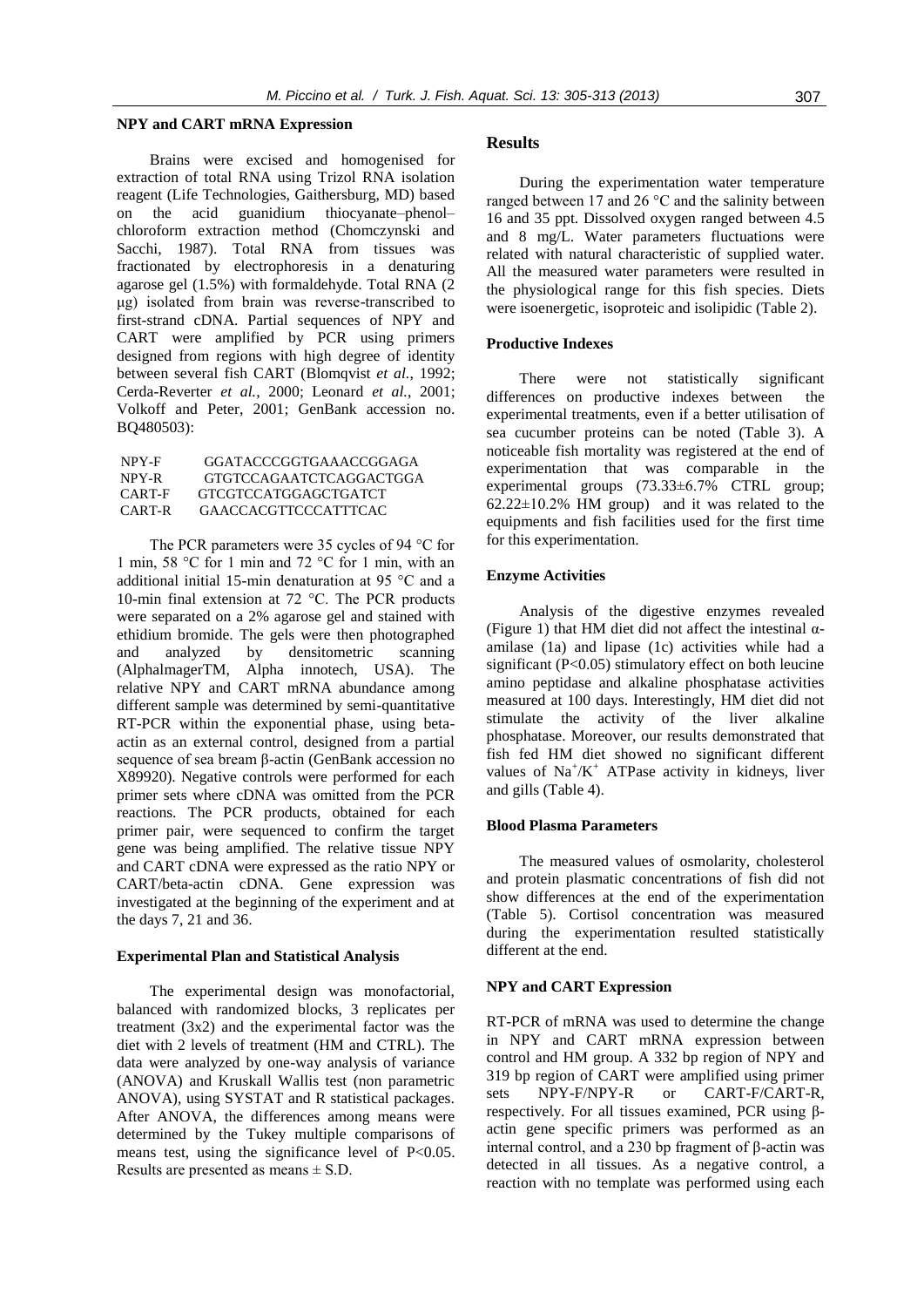|                                         | Control Diet (CTRL) | Experimental Diet (HM) |
|-----------------------------------------|---------------------|------------------------|
| Ingredients (% dry weight)              |                     |                        |
| Fish meal                               | 65.1                | 45                     |
| Fish oil                                | 9.5                 | 11.5                   |
| Holoturian meal                         | 0                   | 18                     |
| Maize starch                            | 21.4                | 15.5                   |
| Blood meal                              | 0                   | 6                      |
| Celite                                  | 0.5                 | 0.5                    |
| Lignum sulphite                         |                     |                        |
| Vitamin mixture <sup>a</sup>            |                     |                        |
| Mineral mixture <sup>b</sup>            | 0.5                 | 0.5                    |
| Liver-protector integrator <sup>c</sup> |                     |                        |
| Proximate analyses (% dry weight)       |                     |                        |
| Dry matter                              | $95.59 \pm 0.20$    | $94.99 \pm 0.05$       |
| Crude protein                           | $50.4 \pm 0.03$     | $48.96 \pm 0.05$       |
| Crude lipid                             | $15.41 \pm 0.26$    | $16.12 \pm 0.10$       |
| Ash                                     | $10.87 \pm 0.02$    | $16.39 \pm 0.19$       |
| Gross Energy ( $MJ kg^{-1}$ )           | $20.70 \pm 0.33$    | $19.30 \pm 0.33$       |

**Table 2.** Ingredients and proximate composition (mean  $\pm$  S.D.; n = 3) of the experimental diets

<sup>a</sup>Mineral mixture (g or mg/kg diet): bicalcium phosphate, 500 g; calcium carbonate, 215 g; sodium salt, 40 g; potassium chloride, 90 g; magnesium chloride, 124 g; magnesium carbonate, 124 g; iron sulphate, 20 g; zinc sulphate, 4 g; copper sulphate, 3 g; potassium iodide, 4 mg; cobalt sulphate, 20 mg; manganese sulphate, 3 g; sodium fluoride, 1 g (Granda Zootecnica, Cuneo, Italy).

<sup>b</sup> Vitamin mixture (IU or mg/kg diet): dl-a-tocopherol acetate, 60 IU; sodium menadione bisulphate, 5 mg; retinyl acetate, 15 000 IU; dlcholecalciferol, 3000 IU; thiamin, 15 mg; riboflavin, 30 mg; pyridoxine, 15 mg; B12, 0.05 mg; nicotinic acid, 175 mg; folic acid, 500 mg; inositol, 1000 mg; biotin, 2.5 mg; calcium pantothenate, 50 mg; choline chloride, 2000 mg (Granda Zootecnica, Cuneo, Italy). <sup>c</sup> Liver-protector integrator: INVE TECHNOLOGIES, DENDERMONDE, BELGIUM

**Table 3**. Productive  $(n=3)$  and hepato-somatic  $(n=9)$  indexes (mean  $\pm$  S.D.)

|                              | <b>CTRL</b>      | <b>HM</b>        |
|------------------------------|------------------|------------------|
| Biomass Gain (g)             | $29.40 \pm 1.50$ | $29.00 \pm 6.60$ |
| Specific Growth Rate (%)     | $1.12 \pm 0.04$  | $1.11 \pm 0.19$  |
| Feed Conversion Rate         | $1.31 \pm 0.11$  | $1.09 \pm 0.10$  |
| Protein Efficiency Ratio (%) | $1.59 \pm 0.13$  | $1.98 \pm 0.17$  |
| Hepato-Somatic Index (%)     | $0.97 \pm 0.25$  | $0.86 \pm 0.11$  |



Figure 1. Values of intestinal enzymatic activity (a) amylase, (b) alkaline phosphatase, (c) lipase, (d) leucine amino peptidase activities. (\* = P < 0.05) (1= 7<sup>th</sup> day; 2 = 21<sup>th</sup> day, 3= 36<sup>th</sup> day; 4 = 100<sup>th</sup> day)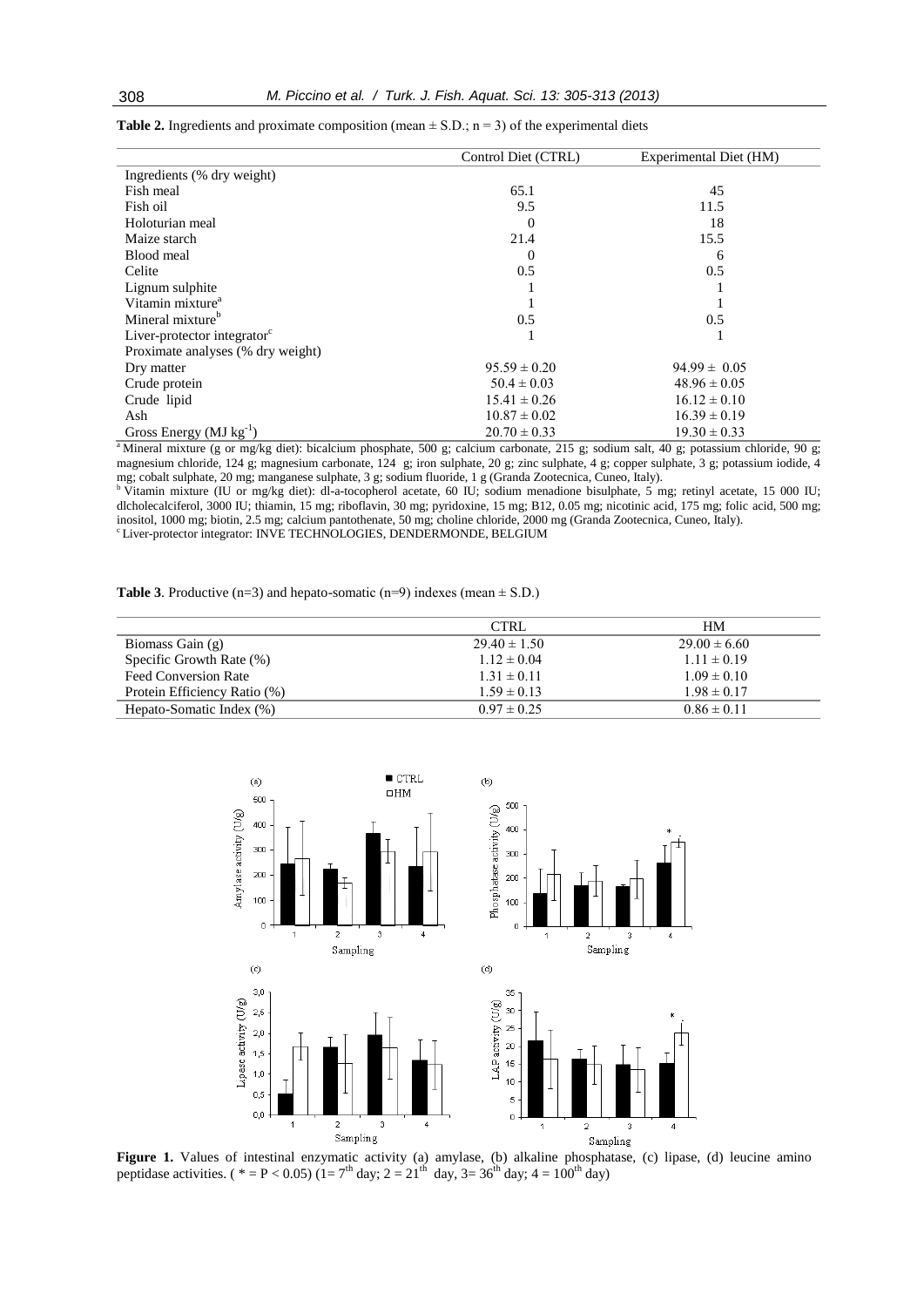primer pair. There were no amplification products in these reactions, verifying the absence of contamination. Fish from HM and control group showed, at brain level, similar amount of mRNA of both neuropeptides (Figure 2).

## **Discussion**

The results of the present study demonstrated that fish meal can be replaced with a 18% of HM meal inclusion in gilthead sea bream diet. Sea cucumber is rich in protein, but it is also rich in ashes and contains a repulsive compound, called holoturin,

that "*in vivo*" is a natural defence and could exert an antinutritional or distasteful effects in fish feeds. For these reasons, before the preparation of experimental fish feeds, a mechanical separation of ossicles of calcareous endoskeleton was attempted, in order to decrease ash content in sea cucumber meal, but it was unsuccessful as the ash content of sea cucumber meal did not decrease after sieving. Consequently, during the fish feed formulation and preparation, the inclusion of sea cucumber meal was limited mainly by its high ash content. High protein and low fat diets promote good growth rates and feed utilisation in marine fish (Toppe *et al.*, 2006) and in particular in

**Table 4.** Na<sup>+</sup>/K<sup>+</sup> ATPase activity in gills, liver and kidney, detected at the beginning and end (n=6) of experiment (mean  $\pm$ S.D.)

|                | Initial                   | $\rm{TRL}$          | HМ                 |
|----------------|---------------------------|---------------------|--------------------|
| Kidney $(U/g)$ | $9.12 \pm 3.66$           | $11.68 \pm 2.92$    | $8.19 \pm 2.74$ b  |
| Liver $(U/g)$  | $26.34 \pm 14.34_{\rm a}$ | $10.59 \pm 3.76$ b  | $11.66 \pm 5.39$ b |
| Gills $(U/g)$  | $19.64 \pm 7.70$          | $37.10 \pm 12.67$ b | $27.04 \pm 7.10_h$ |

Notes: In the rows, different letters mean statistical difference at P< 0.05.

**Table 5.** Plasma parameters measured before and at the end  $(n=12 \text{ for cortisol, otherwise } n=3)$  of trial (mean  $\pm$  S.D.). Significant differences (P<0.05)

| Initial              | CTRL                            | HМ                               |
|----------------------|---------------------------------|----------------------------------|
| $1015.00 \pm 130.24$ | $804.6 \pm 248.96$              | $935.0 \pm 149.68$ <sub>b</sub>  |
| $341.67 \pm 44.23$   | $368.67 \pm 32.01$ ns.          | $363.00 \pm 4.36$ <sub>ns</sub>  |
| $140.58 \pm 29.31$   | $125.53 \pm 1.92$ <sub>ns</sub> | $134.04 \pm 14.10$ <sub>ns</sub> |
| $26.18 \pm 11.70$    | $32.41 \pm 15.25$ ns            | $17.18 \pm 7.92$ <sub>ns</sub>   |
|                      |                                 |                                  |

Notes: In the rows, different letters mean statistical difference at  $P < 0.05$ ; n.s. = not significant



**Figure 2.** The influences of sea cucumber meal on NPY and CART gene expression. (mean  $\pm$  S.D; n=6).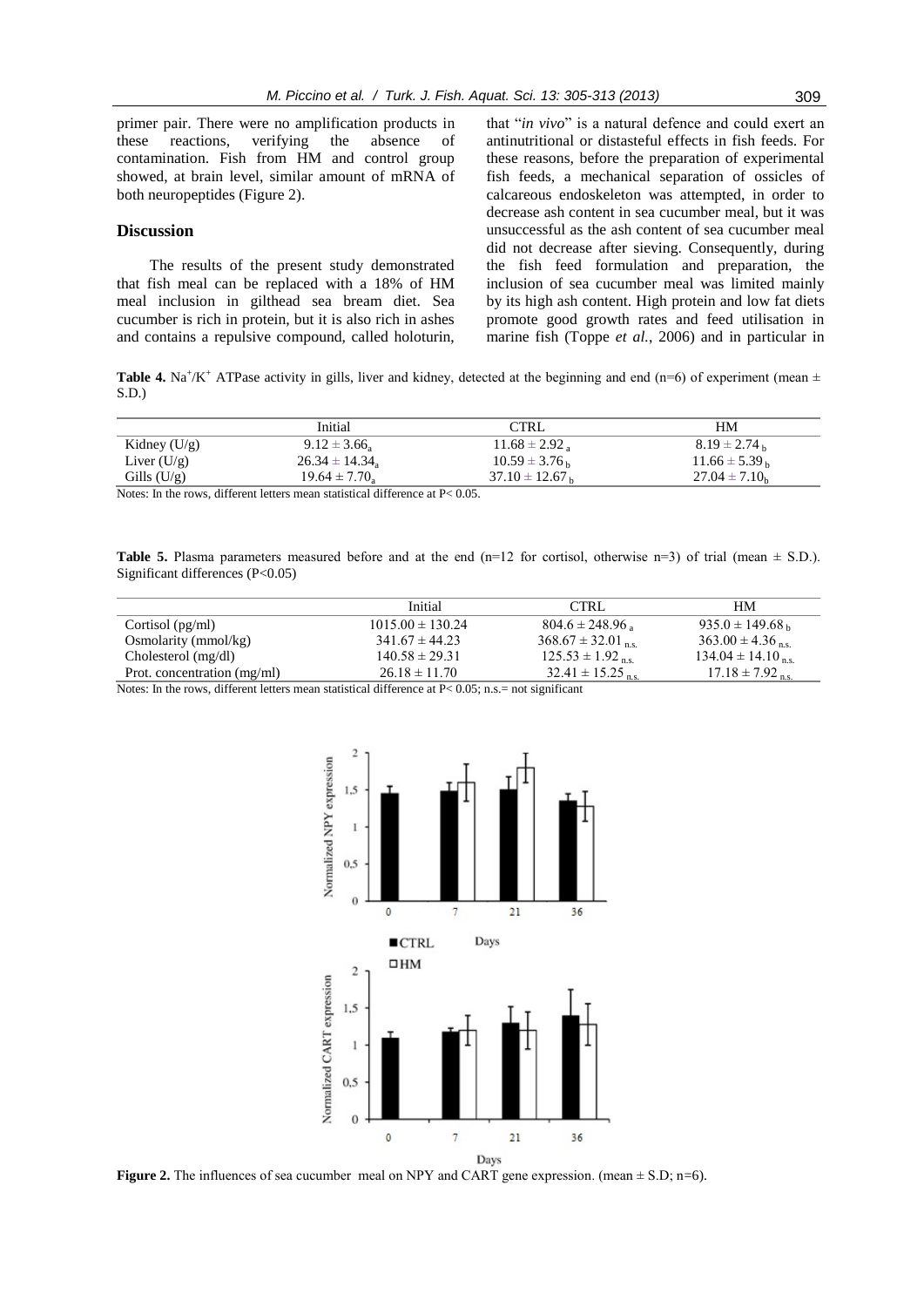gilthead seabream (Atienza *et al*., 2004) and high ash content increases clearly dietary Ca in fish. Between farmed fish in the Mediterranean area, gilthead sea bream is certainly the most suitable species to high dietary Ca, considering that molluscs are primary food source in the wild, but the bioavailability of dietary minerals depends on its solubility. Marine ingredients for fish feeds that contain high ash content will evidently provide high Ca levels that sometimes have been found to inhibit absorption of other essential minerals like phosphorus, magnesium and zinc (Toppe *et al.*, 2006). Similarly to other marine invertebrates already used in fish feeds, basically crustaceans (Suontama *et al.*, 2007; Toppe *et al.*, 2006), HM meal is not variable in composition because it is obtained from entire body animal, not from by product. In this experimentation fish growth was less than expected, considering that fish only doubled initial body weight at the end of experimentation. We consider that this was caused by experimental tanks that was used for the first time in this experimentation. Even considering low growth, it was similar between fish meal and HM based diet, PER was similar in the experimental groups thus suggesting that the protein quality of the two diets was comparable. In gilthead sea bream lower values of PER were found when fishmeal was replaced by soybean, lupin seed meals (Robaina *et al.*, 1995) or corn gluten, meat and bone meals (Robaina *et al.*, 1997). In other researches on fishmeal substitution similar PER values were obtained with the introduction of essential amino acids to the feed (Gomez-Requeni *et al.*, 2004; Sitja-Bobadilla *et al.*, 2005). A preliminary trial on fish feed digestibility (unpublished data) suggested similar feed digestibility for the considered groups, confirming that the antinutritional substances were inactivated during the processing in sea cucumber meal. It is well documented that the activity of proteases, alkaline phosphatase, amylase (Saito and Suda, 1975; McCarthy *et al.*, 1980; Naz and Turkmen, 2009) and those of enzymes not "directly" involved in the digestive processes, such as  $Na^{+}/K^{+}$  ATPase, can be modulated by the diet composition (Mecocci *et al.*, 1997). The data reported here demonstrated that only the activity of two digestive enzymes (alkaline phosphatase and leucine amino peptidase) were affected by different diets at the end of the experimentation, while amylase and lipase were not affected. At the end of the trial, intestinal phosphatase and leucine amino peptidase activities resulted significant higher in fish fed HM than in group fed fishmeal. To date, no information exists concerning the use of *Holothuria* meal for the preparation of fish food while Taboada *et al*. (2003) demonstrated that rats fed with *Holothuria forskali* meal, showed both, intestinal alkaline phosphatase and leucine amino peptidase activities significantly higher than that measured in casein fed rats. Alkaline phosphatase is found primarily in cell membranes where active

transports take place and it is considered as a general marker of nutrient absorption. Furthermore alkaline phosphatase is involved in the intestinal absorption of calcium (Brun *et al.*, 2008). The higher activity of the alkaline phosphatase measured in HM fed fish could be explained by the higher calcium contents of HM meal. Since the two diets were isoproteic, the observed higher intestinal leucine amino peptidase activity in HM fed fish could be explained by the different amino acid composition of the two diets. From the physiological point of view, haematic cortisol is commonly used to evaluate fish welfare (Campbell, 2004; Sadler *et al.*, 2000; Wagner and Congleton, 2004; Haukenes *et al.*, 2008; Sicuro *et al.*, 2009) and provides a good indication of the severity and duration of the eventual stress response in gilthead sea bream (Jentoft *et al.*, 2005; Syriou *et al.*, 2011). Interestingly, the final values of haematic cholesterol and cortisol were less than initial ones and this was one of more clear evidences suggesting the absence of negative effect of experimental conditions. Cortisol at the end of the experimentation resulted higher in the HM meal group. Osmolarity and cholesterol blood levels were similar in the experimental treatments so confirming the absence of diet-dependent stress. Furthermore, cortisol and osmolarity concentration was comparable to those measured in a previous research in sea bream (Sicuro *et al.*, 2010) where similar values were considered indicators of good conditions of farmed fish. Blood cholesterol and cortisol values measured in this experimentation also showed that the registered final fish mortality was not caused by experimentation. Plasma protein concentration was the only haematological parameter found under the physiological range of sea bream (Pavlidis *et al.*, 1997). Changes in the concentration of serum protein, albumin and globulin have been used as indicators of stress response in fish (Sala-Rabanal *et al.*, 2003) and considering that the greater part of plasma proteins (albumin, fibrinogen and globulins) are synthesized in the liver (Sala-Rabanal *et al.*, 2003), the decrease of total protein in HM fed fish may be explained as to a deficient hepatic operation. This fact is also supported by the decrease of liver size in the HM fed fish. No other negative consequences of TP descent were found in HM fed fish and it is presumable that different plasma protein fractions should be investigated in order to clarify this low TP level in the HM fish.

Brain neuropeptide studies represent an unusual aspect for fish nutrition and in this research have been introduced as a supplementary aspect of traditional studies on fish nutrition. Neuropeptide Y (NPY) regulates food intake in fish and it is the most potent orexigenic factor in fish whereas cocaine- and amphetamine-regulated transcript is a potent anorexigenic agent (Volkoff, 2006). It has been shown that diet composition influenced the brain expression of NPY both in mammals (Beck *et al.*,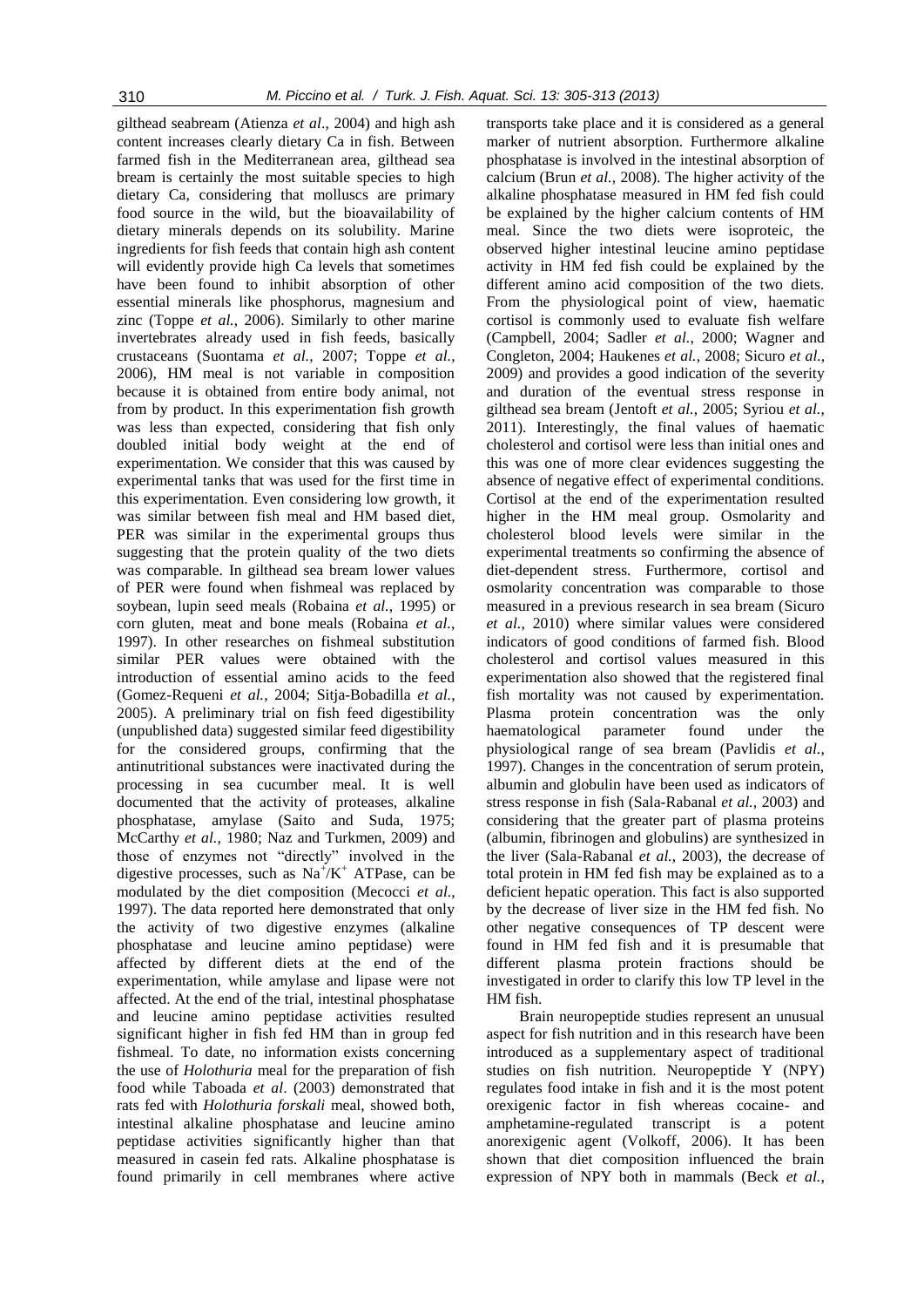1990; Wilding *et al.*, 1992; Giraudo *et al.*, 1994; Widdowson *et al.*, 1999) and goldfish (Bernier *et al.*, 2004; Narnaware and Peter 2002). The observation that brain NPY and CART mRNA expression in these experimental conditions were similar in control and HM fed fish further confirmed productive and physiological results. In conclusion, this study considered several nutritional and physiological aspects that can be influenced by HM meal introduction in sea bream feeds and none of them resulted affected by the presence of HM meal in fish feed. Actually we found a noticeable final mortality and fish growth inferior to expected, but physiological parameters measured on fish make us confident on obtained results. We did not see a clear antinutritional effect of HM meal at the end of experimentation on gilthead sea bream and this indicated its potential inclusion in future fish feeds. However the ash separation and potential contamination with heavy metals should be solved in HM meal in order to make it an effective fish meal substitute. Even with the compositional limitations depicted in this research, HM meal has an evident advantage: the great availability of sea cucumbers along Mediterranean coasts and their great potentiality for integrated farming.

# **Acknowledgments**

The authors thank Dr. Elena Sparasci and Dr. Roberta Comi for their technical help. They wish to express their gratitude to Dr. Francesco Gai (National Council of Researches, Torino, Italy) for his scientific support.

#### **References**

- Albro, P.W., Hall, R.D., Corbett, J.T. and Schroeder, J. 1985. Activation of non-specific lipase (EC 3.1.1.-) by bile salts. Biochimica et Biophysica Acta, 835, 477– 490. doi: 10.1016/0005-2760(85)90117-1
- Allan, G.L., Rowland, S.J., Mifsud, C., Glendenning, D., Stone, D.A.J. and Ford, A. 2000. Replacement of fish meal in diets for Australian silver perch, Bidyanus bidyanus V. Least-cost formulation of practical diets. Aquaculture, 186:327–340. doi: 10.1016/S0044- 8486(99)00382-8
- AOAC. 1995. Official Methods of Analysis, 15th edn. Association of Official Analytical Chemists, Washington, DC.
- Atienza, M.T., Chatzifotis, S. and Divanach, P. 2004. Macronutrient selection by sharp snout seabream (*Diplodus puntazzo*). Aquaculture, 232:481–491. doi: 10.1016/S0044-8486(03)00468-X
- Beck, B., Stricker-Krongrad, A., Burlet, A., Nicolas, J.P. and Burlet C. 1990. Influence of diet composition on food intake and hypothalamic neuropeptide Y (NPY) in the rat. Neuropeptides, 17: 197–203. doi: 10.1016/0143-4179(90)90036-X
- Bernier, N.J., Bedard, N. and Peter, R.E. 2004. Effects of cortisol on food intake, growth, and forebrain neuropeptide Y and corticotropin-releasing factor

gene expression in goldfish. General and Comparative Endocrinology, 135: 230–240. doi: 10.1016/j.ygcen.2003.09.016

- Bessey, O.A., Lowry, O.H. and Brock, M.J. 1946. A method for the rapid determination of alkaline phosphatase with five cubic millimeters of serum. Journal of Biological Chemistry, 164:321-329.
- Blomqvist, A.G., Soderberg, C., Lundell, I., Milner, R.J. and Larhammar, D. 1992. Strong evolutionary conservation of neuropeptide Y: sequences of chicken, goldfish, and Torpedo marmorata DNA clones. Proceeding of the National Academy of Science of United States of America, 89: 2350–2354. doi: 10.1073/pnas.89.6.2350
- Brun, L.R., Brance, M.L., de Candia, L.F., Traverso, A. and Rigalli, A. 2008. Role of Intestinal Alkaline Phosphatase (IAP) on the mechanism of Calcium (Ca) absorption. Bone, 43: 6, 134. doi: 10.1016/j.bone.2008.10.028
- Burlina, A. 1970. Un nuovo procedimento iodometrico per la determinazione dell'attività amilasica. Quaderni Sclavo di Diagnostica, 6-260
- Campbell, T.W. 2004. Blood biochemistry in lower vertebrates. In: 55<sup>th</sup> Annual Meeting of he American College of Veterinary Phatologists (ACVP) 39<sup>th</sup> Annual Meeting of the American Society of Clinical Pathology (ASVCP), ACVP and ASVCP (ed).
- Cerda-Reverter, J.M., Anglade, I., Martinez-Rodriguez, G., Mazurais, D., Munoz-Cueto, J.A., Carrillo, M., Kah, O. and Zanuy, S. 2000. Characterization of neuropeptide Y expression in the brain of a perciform fish, the sea bass (Dicentrarchus labrax). [Journal of](http://www.google.it/url?sa=t&rct=j&q=j%20chem%20neuroanat%20&source=web&cd=1&ved=0CCAQFjAA&url=http%3A%2F%2Fwww.journals.elsevier.com%2Fjournal-of-chemical-neuroanatomy%2F&ei=NGNLT8bYJomBOuWSxYwO&usg=AFQjCNHpszogCVxcOEV9nRsstTzx-LNX-A)  [Chemical Neuroanatomy, 1](http://www.google.it/url?sa=t&rct=j&q=j%20chem%20neuroanat%20&source=web&cd=1&ved=0CCAQFjAA&url=http%3A%2F%2Fwww.journals.elsevier.com%2Fjournal-of-chemical-neuroanatomy%2F&ei=NGNLT8bYJomBOuWSxYwO&usg=AFQjCNHpszogCVxcOEV9nRsstTzx-LNX-A)9: 197–210. doi: 10.1016/S0891-0618(00)00063-6
- Çhakly, Ş., Cadun, A., Kişla, D. and Diçer, T. 2004. Determination of quality characteristics of Holothuria tubulosa, (Gmelin, 1788) in Turkish sea (Aegean region) depending on sun drying process step used in Turkey. Journal of Aquatic Food Product Technology, 13: 69-78. doi: 10.1300/J030v13n03\_07
- Chomczynski, P. and Sacchi, N. 1987. Single-step method of RNA isolation by acid guanidinium thiocyanatephenol-chloroform extraction. Analytical Biochemistry, 162: 156-159. doi: 10.1006/abio.1987.9999
- Fredalina, B.D., Ridzwan, B.H., Zainal Abidin, A.A., Kaswandi, M.A., Zaiton, H.; Zali, I.; Kittakoop, P. and Mat Jais, A.M. 1999. Fatty acid compositions in local sea cucumber, Stichopus chloronotus, for woundhealing. General Pharmacology, 33: 337-340. doi: 10.1016/S0306-3623(98)00253-5
- Gatlin, D.M.; Barrows, F.T.; Brown, P.; Dabrowski, K.; Gaylord, T.G.; Hardy, R.W.; Herman, E.; Hu, G.; Krogdahl, A.; Nelson, R.; Overturf, K.; Rust, M.; Sealey, W.; Skonberg, D.; Souza, E.J.; Stone, D.; Wilson, R. and Wurtele E. 2007. Expanding the utilization of sustainable plant products in aquafeeds: a review. Aquaculture Research, 38: 551-579. doi: 10.1111/j.1365-2109.2007.01704.x
- Giraudo, S.Q.; Kotz, C.M.; Grace, M.K.; Levine, A.S. and Billington, C.J. 1994. Rat hypothalamic NPY mRNA and brown adipose fat uncoupling protein mRNA after high-carbohydrate or high-fat diets. American Journal of Physiology, 266: 1578–1583.
- Gomez-Requeni, P.; Mingarro, M:; Calduch-Giner, J.; Medale, F.; Martin, S.A.M.; Houlihan, D.F.; Kaushik,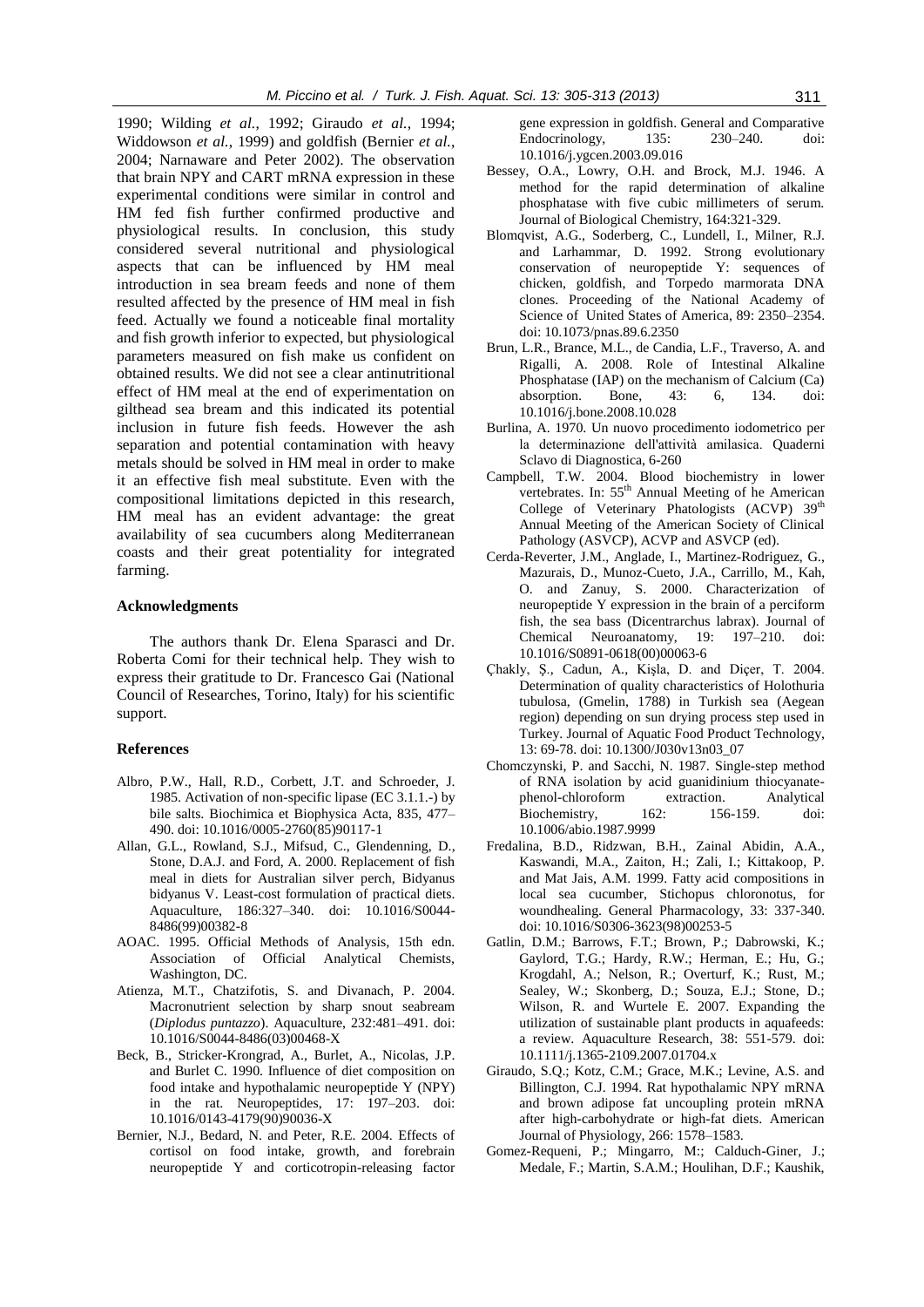S. and Perez-Sanchez, J. 2004. Protein growth performance, amino acid utilisation and somatotropic axis responsiveness to fish meal replacement by plant protein sources in gilthead sea bream (Sparus aurata). Aquaculture, 232: 493–510. doi: 10.1016/S0044- 8486(03)00532-5

- Haukenes, A.H., Barton, B.A. and Bolligs, H. 2008. Cortisol responses of pallid sturgeon and yellow perch following challenge with lipopolysaccharide. Journal of Fish Biology, 72: 780-784. doi: 10.1111/j.1095- 8649.2007.01730.x
- Jentoft, S., Aastveit, A.H., Torjesen, P.A. and Andersen, O. 2005. Effects of stress on growth, cortisol and glucose levels in non-domesticated Eurasian perch (Perca fluviatilis) and domesticated rainbow trout (Oncorhynchus mykiss). Comparative Biochemistry and Physiology A, 141: 353 – 358. doi: 10.1016/j.cbpb.2005.06.006
- Kulczykowska, E. and Sánchez Vázquez, F.J. 2010. Neurohormonal regulation of feed intake and response to nutrients in fish: aspects of feeding rhythm and stress. Aquaculture Research, 41: 654–667. doi: 10.1111/j.1365-2109.2009.02350.x
- Leonard, J.B., Waldbieser, G.C. and Silverstein, J.T. 2001. Neuropeptide Y sequence and messenger RNA distribution in channel catfish (Ictalurus punctatus). Marine Biotechnology, 3: doi: 111-118. 10.1007/s101260000050
- Lovatelli, A., Conand, C., Purcell, S., Uthicke, S., Hamel, J.F. and Mercier, A. 2004. Advances in sea cucumber aquaculture and management. In: FAO Fisheries Technical Paper. No. 463, Rome, FAO. p.425
- McCarthy, D.M., Nicholson, J.A. and Kim, Y.S. 1980. Intestinal enzyme adaptation to normal diets of different composition. American Journal of Physiology, 239:445-451.
- Mecocci, P., Beal, M.F., Cecchetti, R., Polidori, M.C., Cherubini, A., Chionne, F., Avellini, L., Romano, G. and Senin, U. 1997. Mitochondrial membrane fluidity and oxidative damage to mitochondrial DNA in aged and AD human brain. Molecular and Chemical Neuropathology, 31: 53-64.
- Millamena, O.M. 2002. Replacement of fish meal by animal by-product meals in a practical diet for grow-out culture of grouper Epinephelus coioides. Aquaculture, 204: 75-84. doi: 10.1016/S0044-8486(01)00629-9
- Nagel, W., Willig, F. and Schmidt, F.H. 1964. Ueber die Aminosaure Arylamidase (Leucino-aminopeptidase) Aktivitat in menschlichen serum. Klinische Wochenschrift, 42: 447.
- Narnaware, Y.K. and Peter, R.E. 2002. Influence of diet composition on food intake and hypothalamic neuropeptide Y (NPY) gene expression in goldfish. Regulatory Peptides, 103: 75-83. doi: 10.1016/S0167- 0115(01)00342-1
- Naz, M. and Turkmen, M. 2009. Changes in the enzymes and hormones of gilthead seabream larvae (Sparus aurata, L. 1758) fed on Artemia nauplii enriched with free lysine. Aquaculture International, 17: 523-535. doi: 10.1007/s10499-008-9221-7
- Oliva-Teles, A., Cerqueira, A.L. and Goncalves, P. 1999. The utilization of diets containing high levels of fish protein hydrolysate by turbot (Scophthalmus maximus) juveniles. Aquaculture, 179: 195–201. doi: 10.1016/S0044-8486(99)00162-3
- Palmegiano, G.B., Daprà, F., Forneris, G., Gai, F., Gasco, L., Guo, K., Peiretti, P.G., Sicuro, B. and Zoccarato, I.

2006. Rice protein concentrate meal as a potential ingredient in practical diets for rainbow trout (Oncorhynchus mykiss). Aquaculture, 258: 357-367. doi: 10.1016/j.aquaculture.2006.04.011

- Pavlidis, M., Berry, M., Divanach, P. and Kentouri, M. 1997. Diel pattern of haematocrit, serum metabolites, osmotic pressure, electrolytes and thyroid hormones in sea bass and sea bream. Aquaculture International, 5: 237–247. doi: 10.1023/A:1018391418801
- Purcell, S.W. 2010. Managing sea cucumber fisheries with an ecosystem approach. In: FAO Fisheries and Aquaculture Technical Paper. No. 520, Rome, FAO. p.157
- Rathbone, C.K., Babbitt, J.K.., Dong, F.K. and Hardy, R.W. 2001. Performance of juvenile Coho Salmon Oncorhynchus kisutch fed diets containing meals from fish wastes, deboned fish wastes, or skin-andbone by-product as the protein ingredient. Journal of World Aquaculture Society, 32: 21-29. doi: 10.1111/j.1749-7345.2001.tb00918.x
- Robaina, L., Izquierdo, M. S., Moyano, F.J., Socorro, J., Vergara, J.M. and Montero, D. 1995. Soybean and lupin seed meals as protein sources in diets for gilthead seabream (Sparus aurata): nutritional and histological implications. Aquaculture, 130: 219 – 233. doi: 10.1016/0044-8486(94)00225-D
- Robaina, L., Moyano, F.J., Izquierdo, M.S., Socorro, J., Vergara, J.M. and Montero, D. 1997. Corn gluten and meat and bone meals as protein sources in diets for gilthead seabream (Sparus aurata): Nutritional and histological implications. Aquaculture, 157: 347-359. doi: 10.1016/S0044-8486(97)00174-9
- Rodrìguez, E., Gonzalez, M., Caride, B., Lamas, M.A. and Taboada M.C. 2000. Nutritional value of Holothuria forskali protein and effects on serum lipid profile in rats. Journal of Physiology and Biochemistry, 56: 39- 44.
- Sala-Rabanal, M., Sánchez, J., Ibarz, A., Fernández-Borràs, J., Blasco, J. and Gallardo, M.A. 2003: Effects of low temperatures and fasting on hematology and plasma composition of gilthead sea bream (Sparus aurata). Fish Physiology and Biochemistry, 29: 105–115. doi: 10.1023/B:FISH.0000035904.16686.b6
- Sadler, J., Wells, R.M.G., Pankhurst, P.M. and Pankhurst, N.W. 2000. Blood oxygen transport, rheology and haematological responses to confinement stress in diploid and triploid Atlantic salmon, Salmo salar. Aquaculture, 184: 349-361. doi: 10.1016/S0044- 8486(99)00321-X
- Saito, M. and Suda, M. 1975. Effect of diet on enzymes of the brush border of the small intestine and kidney of rats. Journal of Nutrition Science and Vitaminology, 21: 207-215
- Shapawi, R., Ng, W. and Mustafa S. 2007. Replacement of fish meal with poultry by-product meal in diets formulated for the humpback grouper, Cromileptes altivelis Aquaculture, 273:118–126 doi: 10.1016/j.aquaculture.2007.09.014
- Sicuro, B., Daprà, F., Gai F., Palmegiano, G.B., Schiavone, R., Zilli, L. and Vilella, S. 2010. Olive oil by-product as a natural antioxidant in gilthead sea bream (*Sparus aurata*) nutrition. Aquaculture International, 18: 511- 522. doi: dx.doi.org/10.1007/s10499-009-9262-6
- Sicuro, B., Badino, P., Daprà, F., Gai, F., Galloni, M., Odore, R., Palmegiano, G.B. and Macchi, E. 2009. Physiological effects of natural olive oil antioxidants utilization in rainbow trout (Onchorynchus mykiss)